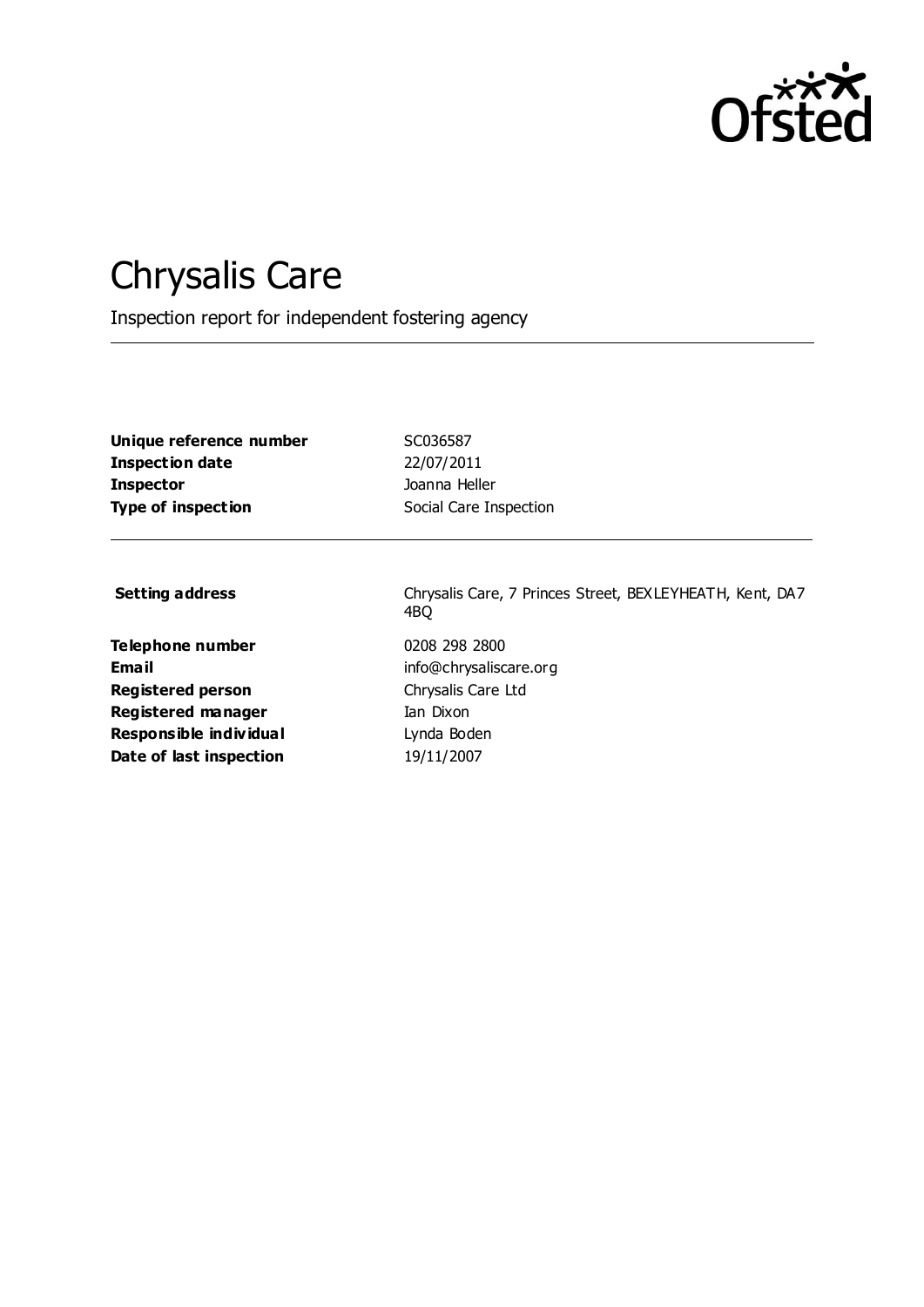© Crown copyright 2011

Website: www.ofsted.gov.uk

This document may be reproduced in whole or in part for non-commercial educational purposes, provided that the information quoted is reproduced without adaptation and the source and date of publication are stated.

You can obtain copies of The Children Act 2004, Every Child Matters and The National Minimum Standards for Children's Services from: The Stationery Office (TSO) PO Box 29, St Crispins, Duke Street, Norwich, NR3 1GN. Tel: 0870 600 5522. Online ordering: www.tso.co.uk/bookshop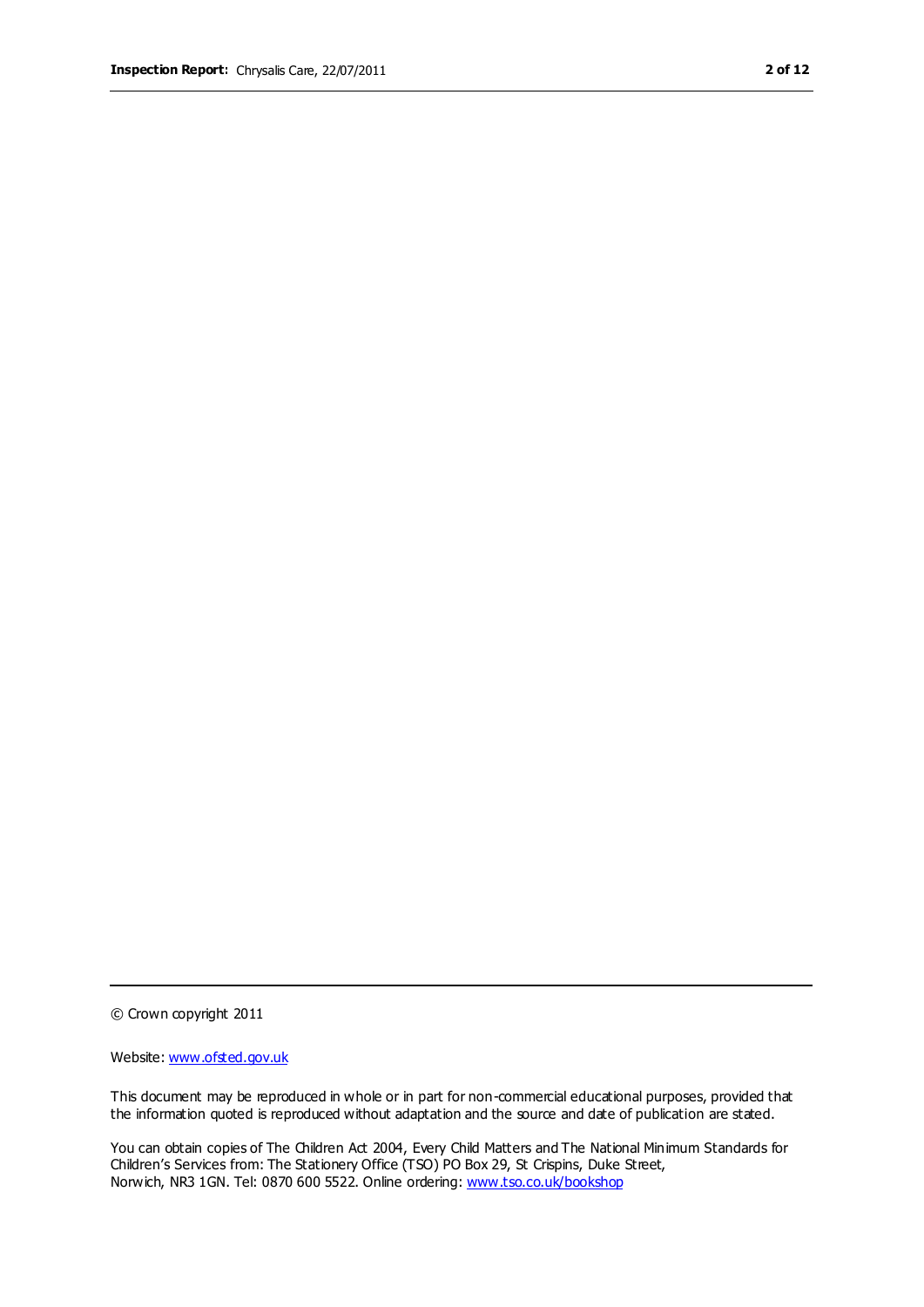# **About this inspection**

The purpose of this inspection is to assure children and young people, parents, the public, local authorities and government of the quality and standard of the service provided. The inspection was carried out under the Care Standards Act 2000.

This report details the main strengths and any areas for improvement identified during the inspection. The judgements included in the report are made in relation to the outcomes for children set out in the Children Act 2004 and the relevant National Minimum Standards for the service.

#### **The inspection judgements and what they mean**

| Outstanding:  | this aspect of the provision is of exceptionally high quality |
|---------------|---------------------------------------------------------------|
| Good:         | this aspect of the provision is strong                        |
| Satisfactory: | this aspect of the provision is sound                         |
| Inadequate:   | this aspect of the provision is not good enough               |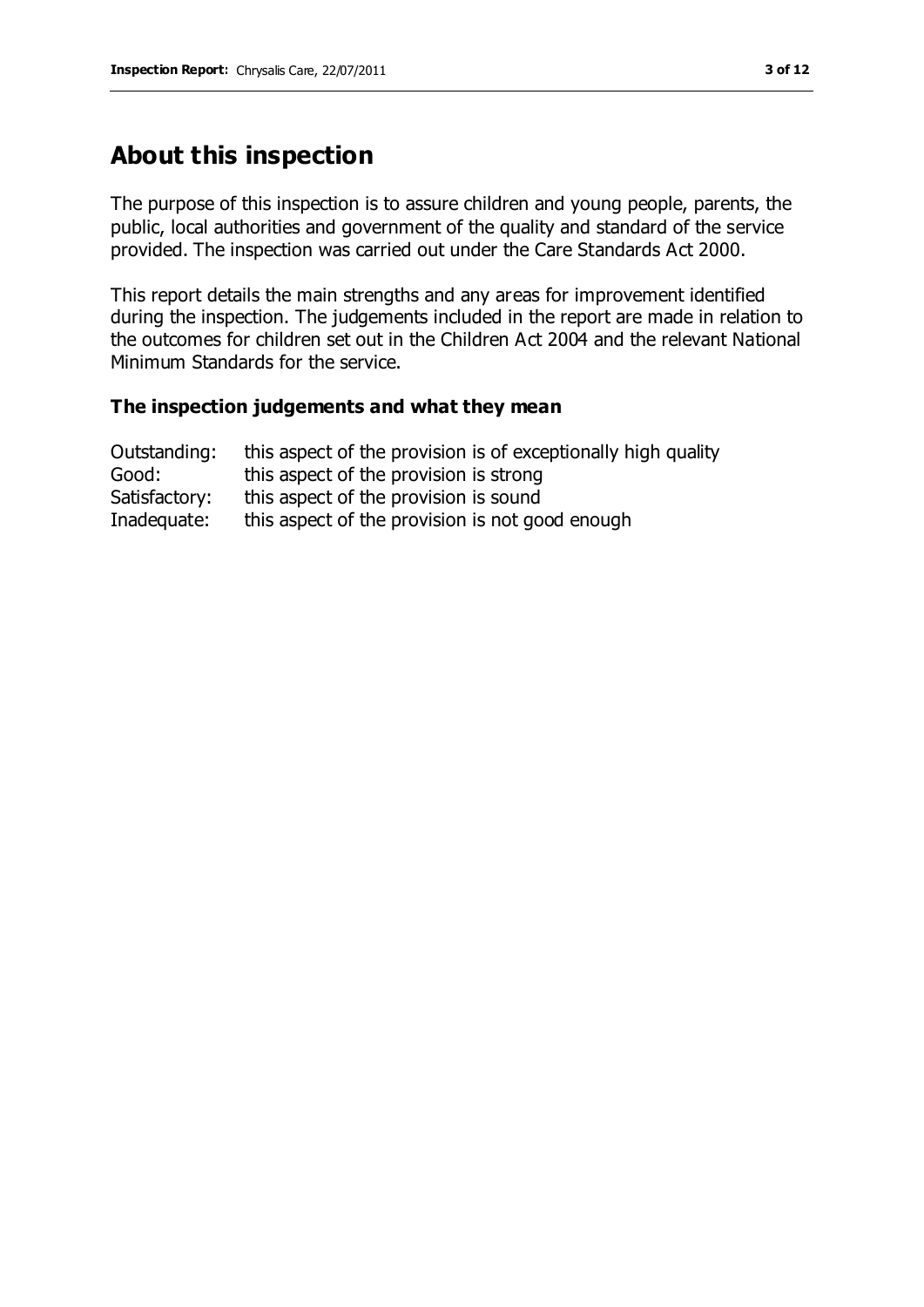# **Service information**

# **Brief description of the service**

Chrysalis Care is an independent fostering agency that recruits, trains and supports foster carers in Kent, Essex, Luton and the London area. There is a children's services team that provides direct support and therapeutic intervention for children in placement.

The agency provides both short and long term fostering arrangements for children who are unable for any reason to live with their birth family.

# **Summary**

The overall quality rating is outstanding.

This is an overview of what the inspector found during the inspection.

The agency is clearly child focused and ensures that children are offered excellent support and given the best opportunity to secure positive outcomes. The agency demonstrates a clear commitment to ensuring services which meet the individual needs of each child placed. Children and young people say they have started their life over again in an environment where they feel well looked after, cared for, wanted and loved. Carers and young people refer to extremely close bonds that have been built between them and that children have become an integral part of the family.

A key strength of the agency is the excellent level of support provided to carers, and both birth and foster children living in foster households. Carers say the agency has trained and empowered them to look after the children in their care. Carers also say that they feel proud of the job they do and are proud to be a carer for this agency.

## **Improvements since the last inspection**

The fostering agency was asked at the last inspection to review the matching, safe care and short break policies. The agency has reviewed and implemented new policies in order to ensure they meet the needs of the children and reflect the care provided. At the last inspection the agency was also asked to review the administrative and quality assurance systems of the panel. There is now a much improved panel membership and administrative systems now enable panel to make more timely decisions. Changes to the way assessments are completed and a commitment to developing stronger quality assurance systems through the panel process has resulted in robust assessments of prospective foster carers. The children's guide and information provided by the agency for children has been reviewed ensuring that a wealth of information is available in suitable formats for the age and understanding of children.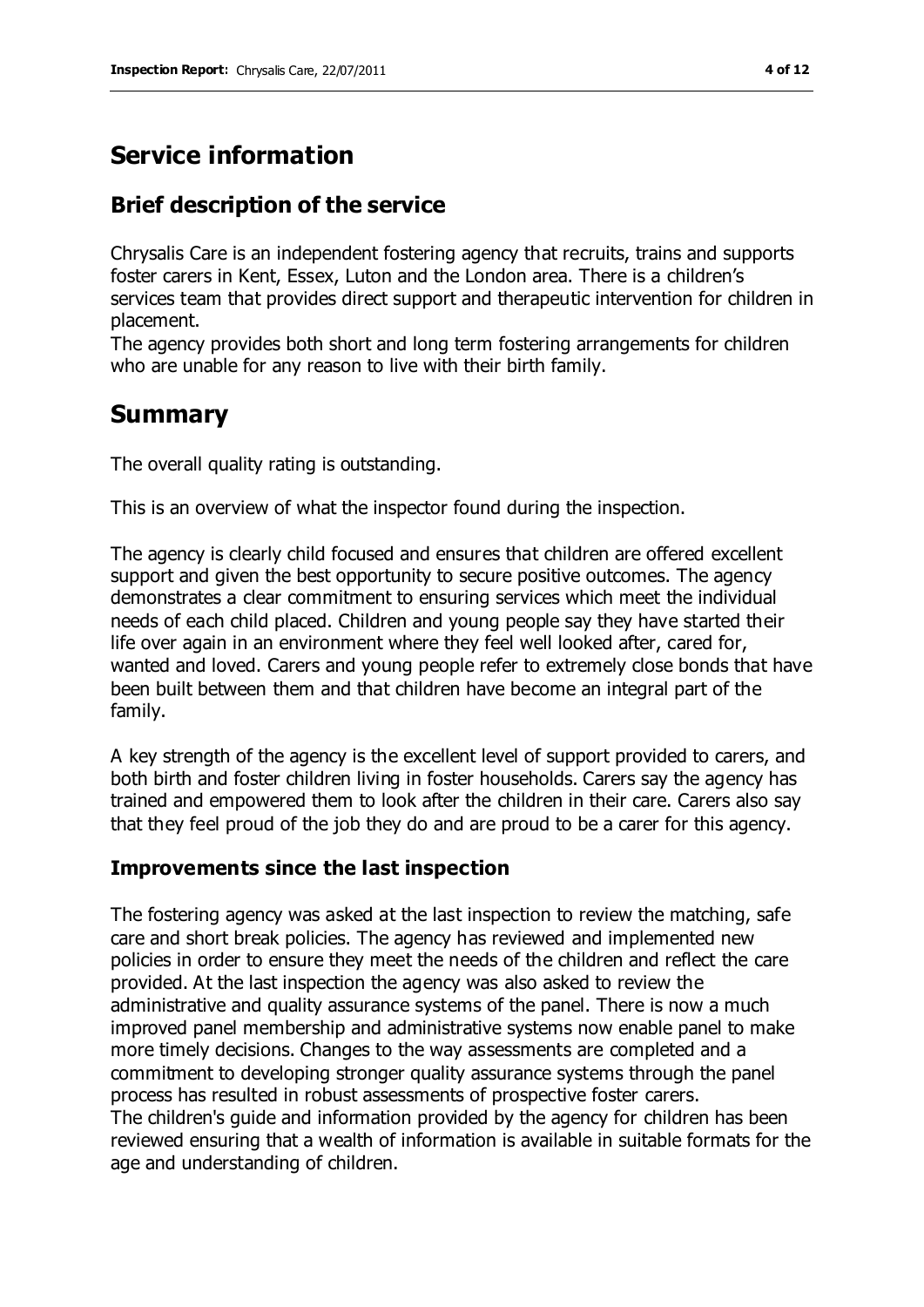### **Helping children to be healthy**

The provision is outstanding.

Children are healthy and live in a healthy environment which meets their needs. Carers demonstrate a solid commitment to ensuring positive healthcare outcomes for children. Children and young people feel that their carers display real care and concern for their health and welfare. Carers ensure that children and young people have a healthy diet and an active lifestyle. Children receive the appropriate support from all medical professionals that they require. Where specialist support, such as counselling is required, the agency ensures that this is in place. The agency sources and funds such specialist outside support where it is felt that it will be of significant benefit to the child. Training is provided to carers in key areas such as promoting health, first aid and food and nutrition. When children and young people are first placed with foster carers they are promptly registered with a doctor, dentist and optician. Children receive education, guidance and support in respect of growing up, personal relationships, drugs and maintaining a healthy lifestyle. An excellent selection of material is provided and carers are able to access support from children's services if required.

Carers ensure medication is stored securely; ensuring children are safeguarded from accidental ingestion. The agency provides exceptional levels of support to carers of children with complex medical needs, attending appointments to support carers where appropriate. Children including those with disabilities are encouraged to be physically active and participate in a wide range of sports such as swimming, athletics and tennis. Supervising social workers are fully aware of the health needs of each of the children placed. The agency has effective systems in place to monitor the overall health of children placed with the agency.

Foster homes are spacious and maintained appropriately, allowing children the opportunity to thrive. Children enjoy access to a wide range of activities appropriate to their age and development which help them grow and develop. Supervising social workers monitor the safety of the building during their monthly visits and carry out unannounced visits ensuring the foster home remains appropriate and safe to meet the children's needs. The recording of health and safety checks, however, does not always fully evidence the work undertaken, particularly where accommodation arrangements are unconventional. Carers and supervising social workers are confident in challenging local authorities to ensure children with special needs receive the specialist support and adaptations they need.

#### **Protecting children from harm or neglect and helping them stay safe**

The provision is outstanding.

Children and young people's safety and welfare are at the centre of the service delivered by the fostering agency. This is very well evidenced by case file records, and by the comments of young people themselves. Children feel safe with their carers and have developed strong attachments to the people whom they feel will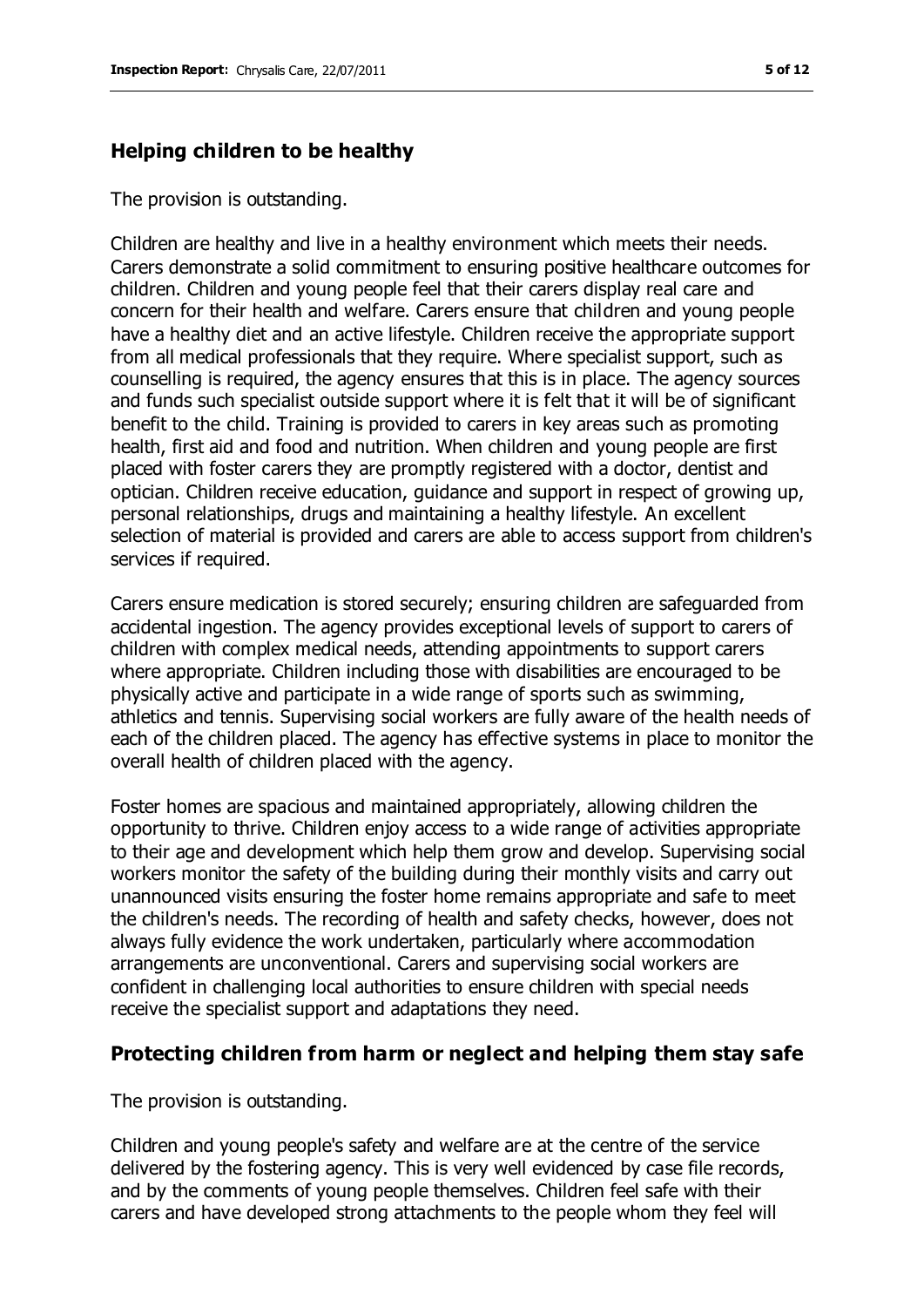protect them from harm. Children and young people highlight the difference their carers have made to their lives in making them feel loved, valued, safe and wanted.

The agency maintains close links with specialists in child protection and the Local Safeguarding Children's Board. Staff and foster carers have access to comprehensive and clear written guidance that address child protection and safeguarding issues. Carers have training which is regularly updated. This means that they are clear on what to do should they feel a child is at risk of harm, either physically or emotionally. Where incidents of a child protection nature occur, the service effectively and consistently acts in accordance with agreed safeguarding protocols to ensure children and young people's safety remains paramount. Staff and foster carers proactively encourage young people to be concerned about their safety both within and external to the placement. Young people are given information to help them understand how to protect themselves and stay safe and have someone they can call if they feel unsafe. Children rarely go missing, and if they do, carers ensure on their return that they are supported. Carers follow the local missing from care guidelines. Some young people have made very positive progress in this area and are going missing much less frequently than previously. Young people report that this is because they feel safe where they are, and can talk about whom they want to visit.

The fostering service is beginning to develop specialist foster carers who are geared towards offering placements to children and young people who are considered be at risk of criminal activity. The service has identified specific carers with experience of fostering, who have worked in the probation service or youth offending team. The fostering service feels these individuals are well equipped to manage the difficult issues presented by children and young people requiring a placement.

#### **Helping children achieve well and enjoy what they do**

The provision is outstanding.

Relationships between the children and the foster carers are the bedrock of the high quality care provided. Children and young people consistently refer to the positive relationships they have developed with their carers. It is evident that carers have had a real effect in ensuring positive outcomes for young people and improving children's overall long term life chances. Young people refer to carers as providing stable homes where they know they are loved and cared for as one of the family. One young person spoke about how their carer referred to, 'all their children' when speaking to other people, including the foster children equally. This contributed to the effect of the child feeling a strong sense of self-worth and belonging within the foster household. Young people's comments included: 'I am very happy where I am. My foster carers do everything for me and mean a lot to me.'; 'I love my foster family and hug them.' and, 'My carers make me feel a part of the family. I proudly call her my mum.'

Young people interviewed consistently rated the agency and the carers as good to outstanding. Young people behave appropriately within the foster household as carers are able to enforce fair and consistent boundaries. The agency provides carers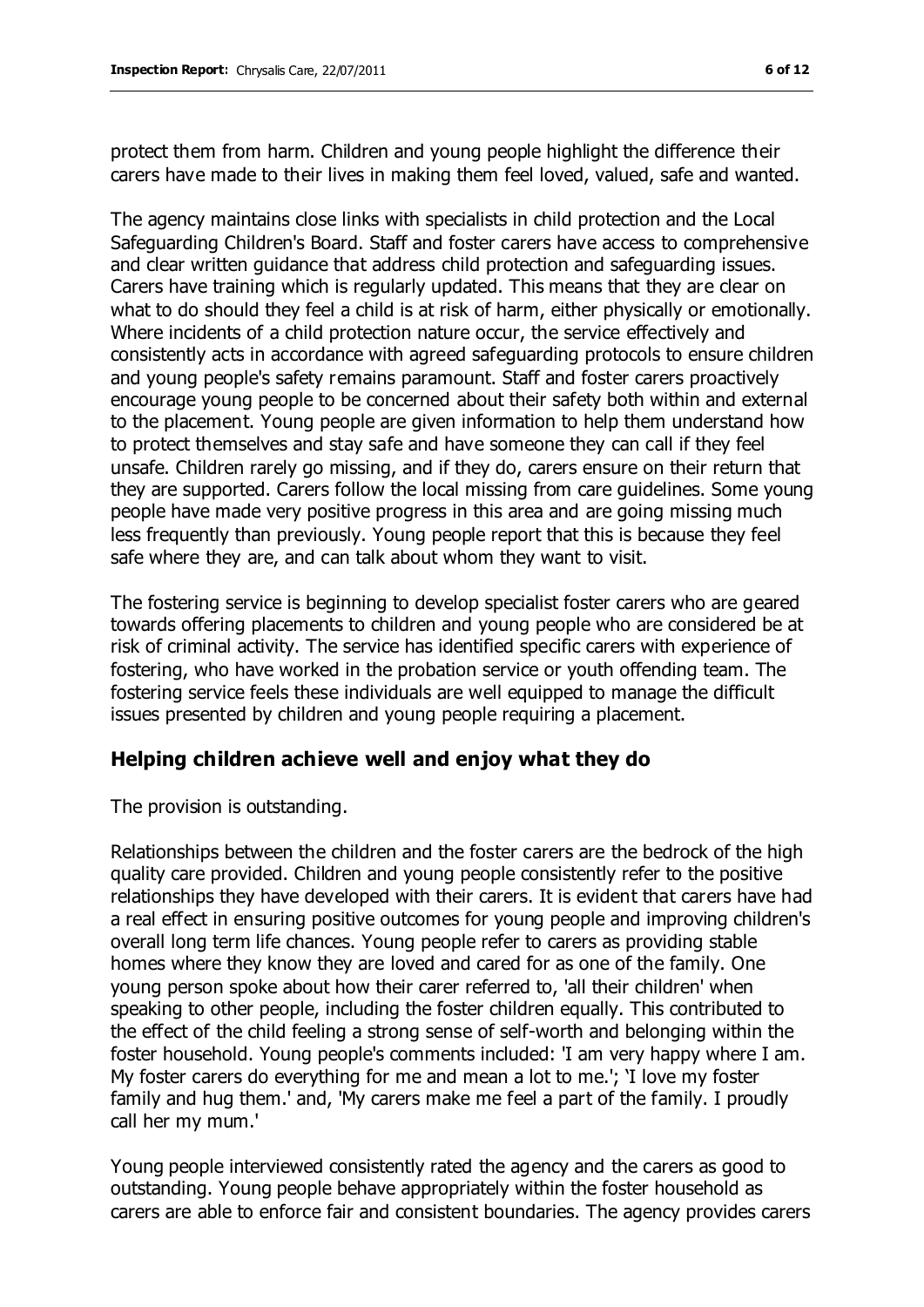with support in developing behaviour management strategies for children and young people who challenge boundaries. Young people respect their carers and are able to talk through any issues that are worrying them. Foster homes are suitable and sufficiently spacious to give children what they need to relax and engage in age appropriate activities. Children enjoy spending time playing in the garden on their climbing frames, trampolines and swings and time inside building models and playing games. Children and young people are able to develop friendships with other children of the same age in line with experiences for children who are not looked after.

Young people are able to enjoy a wide range of activities both inside and outside of the foster home. Children and young people who display specific interests and talents, such as sport, are provided with the equipment and support to participate fully in their chosen activity. In some cases this support and sponsorship by the agency has enabled young people to become local and national champions in their field. Children and young people are able to join in a wide range of activities organised every school holiday for both fostered and birth children in fostering households. Particularly popular with older children and young people was a recent young people's team day which included high ropes challenges and quad biking. Carers report that the agency, 'organise lots of days out for the children and activity days and get-together's for foster families as a whole. Carers are also able to use the company's caravans and holiday homes'. Young people regularly attend after school drama and sports clubs as appropriate to their individual interests and aspirations.

The agency provides exceptionally high support to promote good educational outcomes for children and young people. Children and young people clearly benefit from the fostering service's efforts to promote their educational success. Children are supported to do well in school and carers are aware of each child's individual educational progress and goals. Foster carers ensure children and young people have access to an array of play and learning materials to encourage appropriate development. The agency has effective systems for monitoring the educational outcomes of children. The children's services department of the fostering agency is able to provide extra tuition and one-to-one educational support to children to boost educational levels, or prepare for exams. A regular homework club is available to support all children with their homework. Foster carers demonstrate a commitment to independently accessing local educational resources such after school tutor groups, local libraries and learning establishments. Children know that their carers will be there to watch their school plays, attend parents' evenings and cheer for them on sports day.

#### **Helping children make a positive contribution**

The provision is outstanding.

Children and young people are welcomed into foster carers' homes and embraced into the family. Young people are treated with the same care and respect as are the carers' birth children and are not made to feel different. Children and young people's feelings are taken into account on all aspects of their care. Children know that foster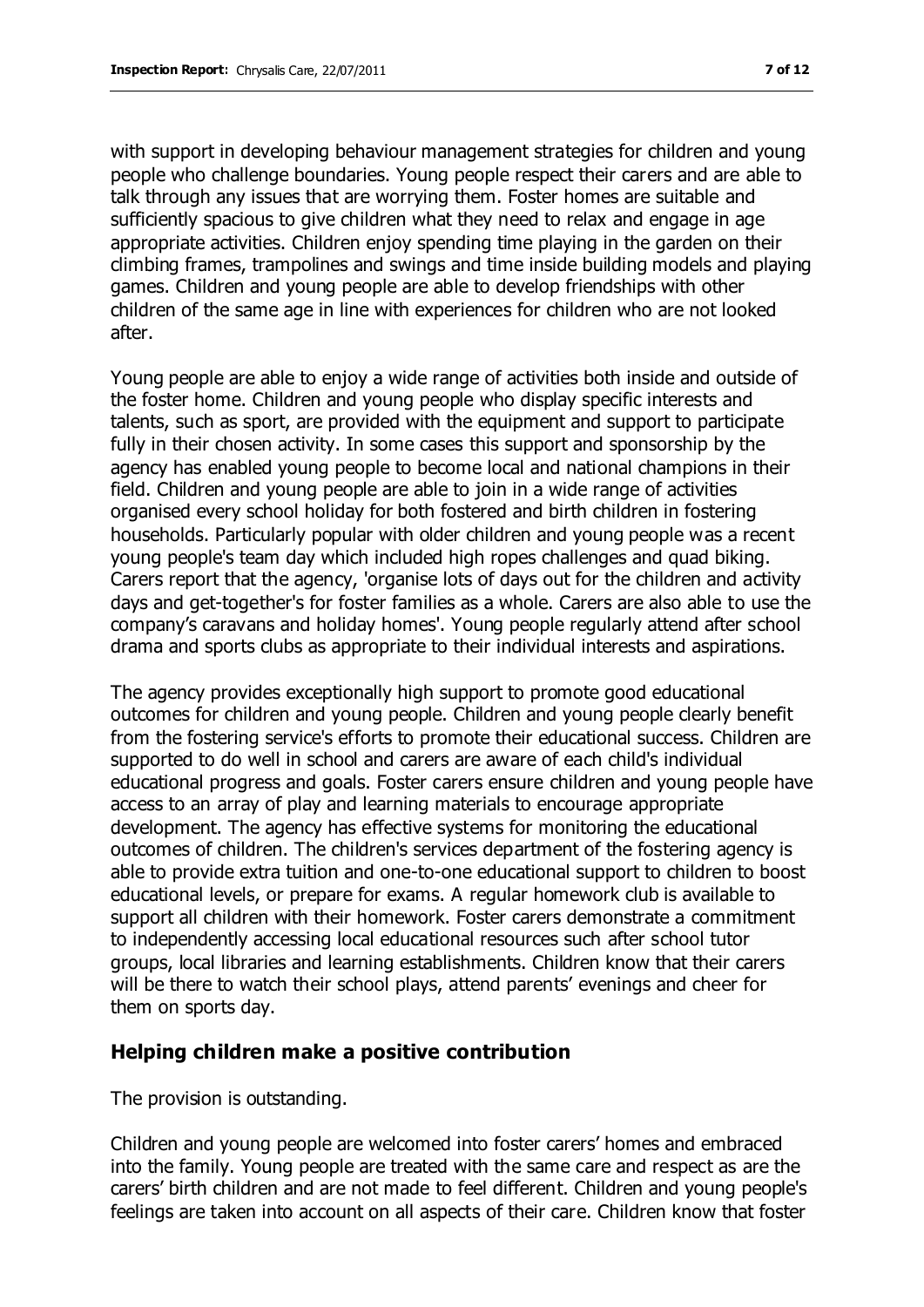carers and the agency will support them in ensuring their voice is heard. Comments from young people include; 'My carers really listen to me and help me sort out my problems, even when other people don't listen.' 'My carers are always there for me when I need a chat. They never ignore me or push me out.' One carer summed up the agency's approach as, 'They always include children's thoughts in their care and decisions made about their day to day lives and are always open to suggestions from children'.

Children all have someone to talk to in the agency about things which are worrying them, such as children's services who are the most well-known face of the agency to the children. In some cases independent advocates have been accessed to support children articulate what they want, feel and need. Carers help children understand those occasions when, what they want may not be able to happen, and why. The agency promotes young people's feedback on the agency as a whole, through forums appropriate to the age of the child, such as, the 'Your Voice' group. The agency does listen to the issues raised and is involving these forums in helping design new documentation such as the children's and young people guide.

Children are supported to develop a strong sense of self-esteem and emotional resilience. Carers sensitively support children through difficult experiences such as parental relationships, bereavement and disclosure. Carers gain support and guidance from their link workers and outside specialists to help children through these difficult times. Foster carers are clear about their role and responsibility in promoting contact between looked after children their families and significant others. Foster carers have access to clear written guidance and good training opportunities that explore issues of contact. Where necessary, the fostering service provides practical assistance, including funding and support, to ensure contact arrangements are keenly adhered to. These arrangements are always consistent with local authority care planning and court orders relating to contact. Carers raise any issues of concern regarding contact with appropriate agencies.

Children are supported in collecting memory boxes and undertaking life story work. Carers actively support young people in finding out about their background and life story in line with the child's wishes. For some young people, this has given a new insight into their history and opened the doors for the development of relationships with family members who had been out of contact for some time.

Children are actively involved in the local community in the same way any other child of the family is involved, and feel part of the carer's family. Children participate in community clubs facilities and on occasion get involved in raising money for charity as part of the agency's participation groups.

#### **Achieving economic wellbeing**

The provision is outstanding.

The agency demonstrates a solid commitment to preparing young people for adulthood. Foster carers ensure that young people have savings in place as they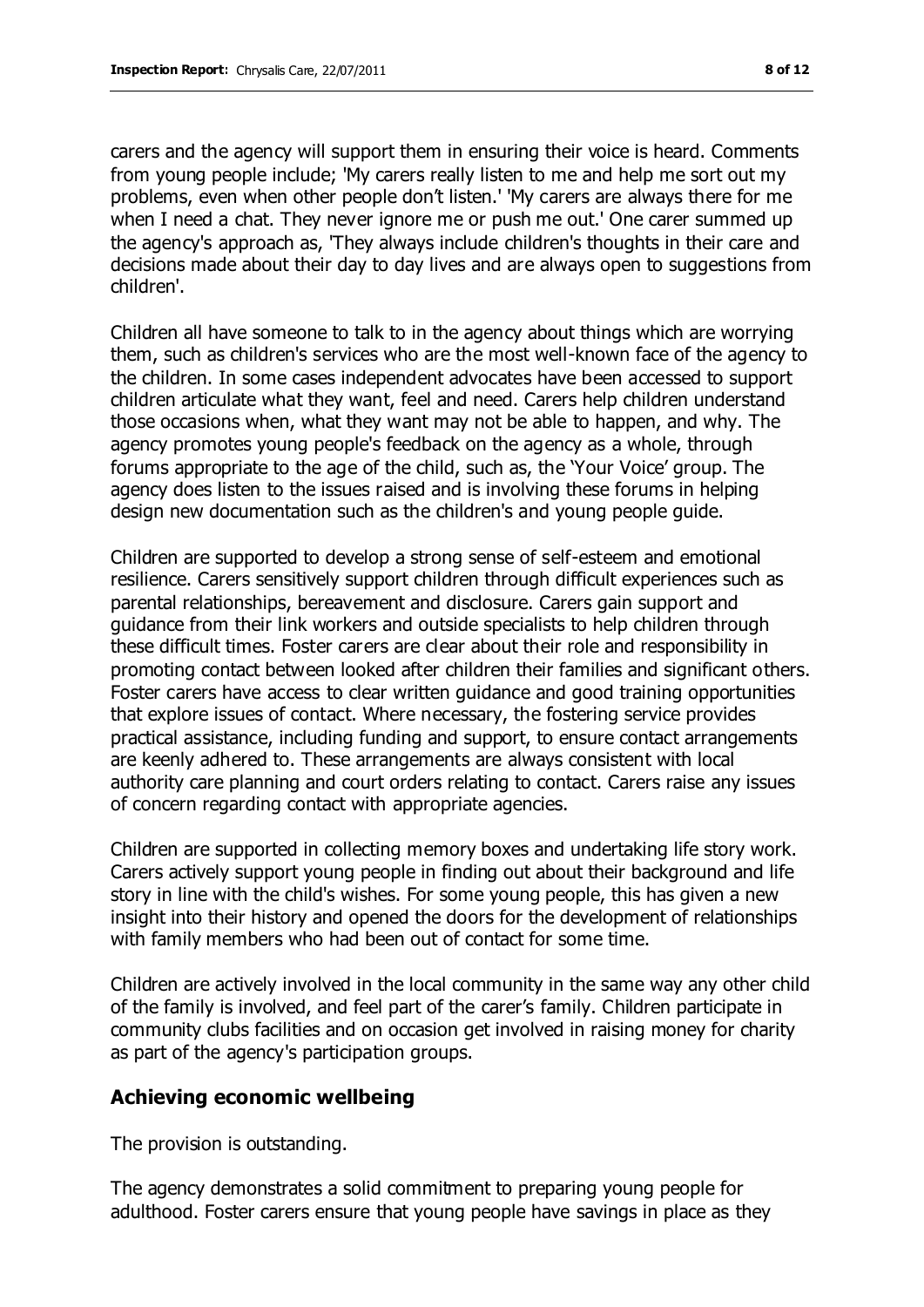prepare to leave placements and access any set up grants. The fostering service has a good track record of helping foster carers, if they so wish, negotiate placement continuation once the young person has reached aged 18. Some foster carers view young people they formerly cared for in placement, as members of their own families, and as a result continue to support them in some form. Others comment upon their intention of continuing this with other young people. There are good examples of the agency negotiating with placing authorities to offer continuing support for young people who have disabilities, for those who are not sufficiently emotionally mature to move on and those who want to remain in the local area. Young people therefore benefit from and appreciate the opportunity to be emotionally supported or continue living in households where they feel they are loved and with families which they belong to.

The agency invites all carers of children in the selected age range to attend training on providing support for young people at this crucial stage. Carers ensure that children develop their self-care skill base informally from the point they are welcomed into the foster home as would any responsible parent. Such development of skill becomes more formalised in line with the development of the pathway plan and transition plan and the training that carers undertake. The agency's children's service's department has a very visible role in assessing young people's skills and helping them progress individually through the agency's preparation for independence programme. They also support the young people to develop a curriculum vitae, seek out employment opportunities, do mock interviews and link with Connexions. The agency actively supports young people in understanding their rights and responsibilities and how to negotiate the legal and benefits' systems. The agency's satff support young people in work and skill based courses such as ASDAN. Such proactive input from the agency ensures young people have a much better chance when they move on, to continue to grow and develop into valued members of society. Young people speak very highly of how the agency's children's service's department are actively involved in helping them secure a better future once they have left local authority care.

## **Organisation**

The organisation is outstanding.

The promotion of equality and diversity is outstanding. The agency is clearly child focused and ensures that children are offered excellent support and given the best opportunity to secure positive outcomes. The people who operate and manage the service have many years of experience in the field of fostering. The directors and senior management team combine both professional and personal experience of fostering. A significant number of the directors and senior management team, have either been foster carers, or have grown up in a fostering household. This gives the management team a real understanding of what the issues on the ground are, and the difficulties which carers and young people face.

The Statement of Purpose and children's guide are useful documents which guide young people, their parents and placing authorities as to the services the agency is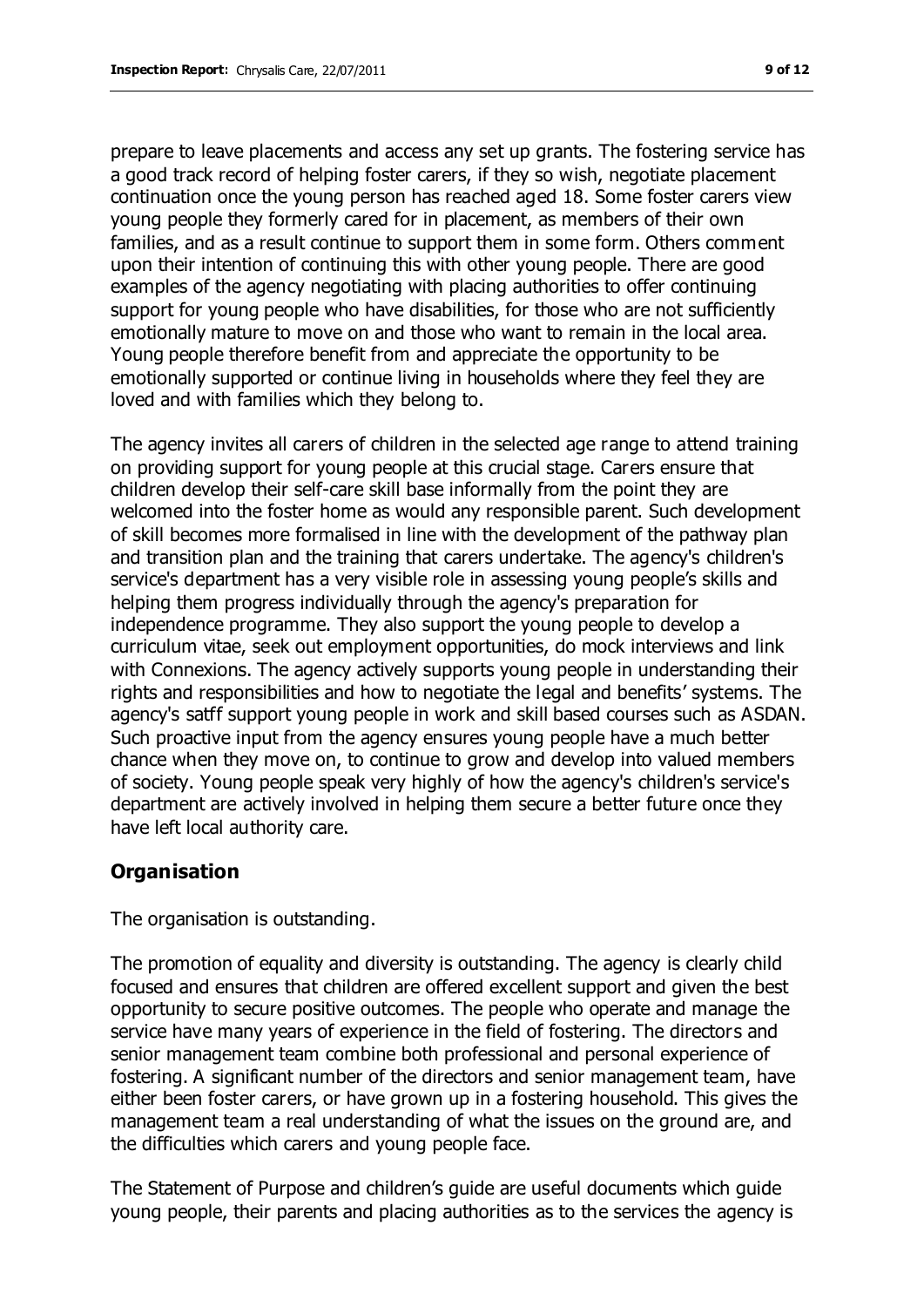able to provide. The children's guide, which is included in children's welcome bags, is available in age appropriate child friendly formats and is translated into a variety of languages upon request.

The agency ensures a good selection of carers are available to meet the needs of the local community. Where there are gaps, the agency has a strategic plan to address this. The agency has a robust panel process which ensures assessments about the suitability of carers are thoroughly explored. The panel benefits from a wide variety of experience and expertise. Decisions are clearly documented, reached in a timely manner and effectively shared with carers.

Referral and matching processes are robust, ensuring that children are suitably matched to carers who can effectively meet their needs. Issues such as disability, culture, age, religion and language are all carefully thought through. Staff comment that the agency has a clear ethos of 'no match by the agency is better than a bad match', to prevent placement breakdown and further rejection for the child. Staff at the agency get to know the children in placement well. Staff effectively monitor the progress of each of the children during regular visits. Carers keep the agency informed of what has happened through regular reports which are forwarded to placing authorities. The agency ensures that carers deliver high quality child focused care to each of the children and young people in line with the placement plans. Record keeping in carers and children's files, however, is not always accurate and does not always fully evidence the work that the agency undertakes.

Carers benefit from a wealth of training which equips them for the role they are to perform. The agency, following on from the 'Skills to Foster' initial training, identifies areas of core training which all carers should complete. This core training includes areas such as safe care, safeguarding, working with abuse, behaviour management, child development, attachment theory, first aid, record keeping and information sharing, equality and diversity. The agency has clear systems in place for monitoring attendance at training and expects both carers to complete the core training. However, not all carers have completed all training. The impact of this is minimised as those carers who have not attended, are not the main carer. The agency is proactively reviewing how it will address this. The agency has been imaginative in supporting carers to engage with the training, such as, allowing a personal supporter for carers who are not confident in class room settings and exploring online training. Carers are able to benefit from a wide variety of 'non core' training to develop their skills and awareness. The vast majority of carers have completed or are undertaking their Children's Workforce Development Council support and development for foster care. Carers comment that, 'Chrysalis have trained and empowered us to look after the children in our care.'

The key strength of the organisation is the care and support it gives to carers, enabling them to provide such an excellent service to the children who are placed with them. Carers benefit from regular support groups and link workers whose regular visits have clear purpose. Foster carers consistently refer to their link workers as the person they can lean on and ask for support at any time day or night. The agency has innovative practical support systems such as homework clubs,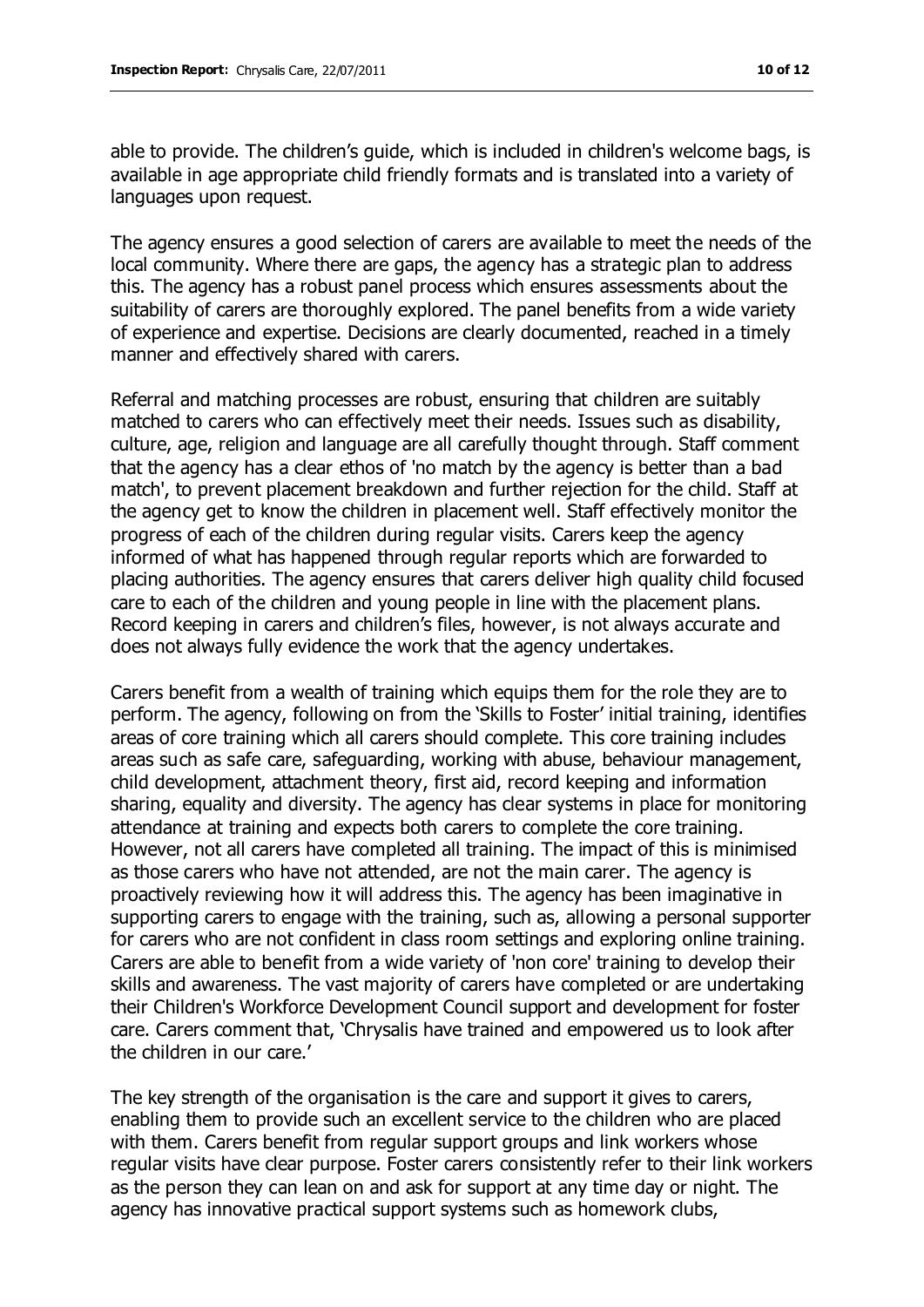behavioural support, access to therapy, providing transport, and attending health and educational meetings. If carers have a difficulty, the agency is proactive at helping solve the problem. Carers state that on occasions this has helped them sustain placements which would have otherwise have broken down, thus ensuring stability for young people. Carer's comments include: 'Chrysalis is 100% supportive 24 hours a day'; 'They are always at the end of the phone when we need them' ;'Everyone is really friendly and you know each other like an extended family.' Carers summed up the agency as, 'This agency cares about the people who work for them. That's why I am with them.'

Young people speak very highly of the support they receive from the agency in relation to activities, preparing them for adulthood and some young people said that they had developed good relationships with link workers who took the time to get to know them. Young people referred to the children's services staff as people that they contact if they had any complaints, worries or concerns. Young people and carers consistently graded the agency as excellent; social workers' feedback was also very positive.

Children and young people are effectively safeguarded from unsuitable people gaining employment in the agency in any capacity, whether carers, staff or panel members, through robust vetting practices. The agency follows best recruitment practice and ensures that no individuals are employed by the organisation until full checks on their suitability are complete. The agency acts appropriately to safeguard children and young people in the event of any child protection allegation and has robust processes for keeping agencies informed of any event affecting the welfare of the child.

Staff enjoy working for an organisation which respects them and values them. Staff are very well supported with the opportunity for regular case discussion and support. Staff benefit from a wide selection of opportunities for professional development. The agency has very low staff turnover rates with a number of staff having worked at the agency for many years. Staff say they are proud to work for an agency that has such an excellent reputation.

This is a well-financed agency which ensures that there are sufficient funds to underpin all of the work it undertakes. Effective systems are in place to monitor key information, such as outcomes for children. The agency also has clear and effective monitoring systems in relation to complaints, child protection and other significant events. Quality assurance systems are robust and aid the organisation in identifying ways to continuously improve. Practice within the organisation is reflective allowing staff to identify areas for personal growth.

This is an exceptionally well-managed agency which effectively demonstrates a clear commitment to securing the best outcomes for children through valuing and supporting staff and carers.

## **What must be done to secure future improvement?**